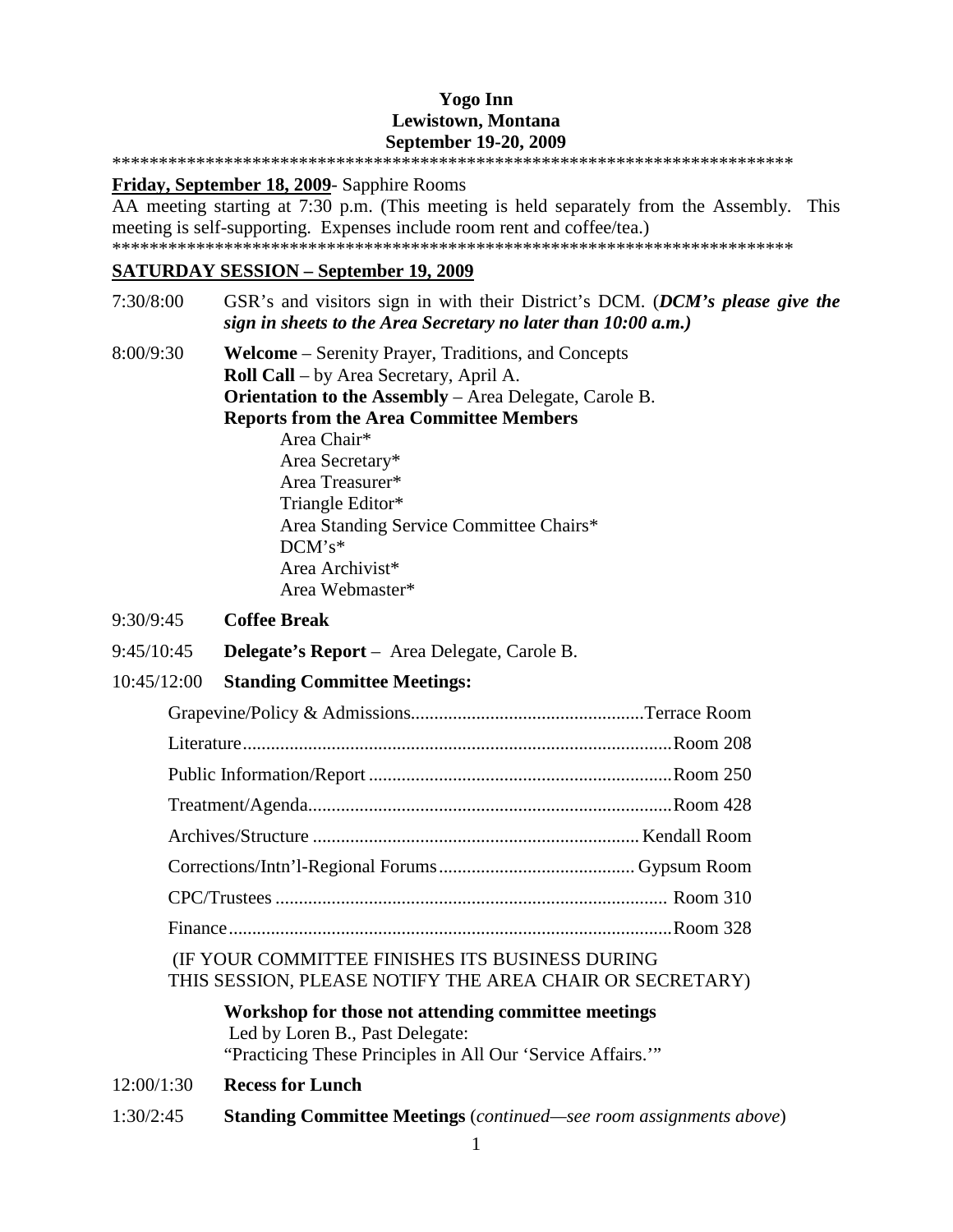**Workshop for those not attending committee meetings** Led by Earl F., Past Delegate: "This We Owe to AA's Future"

- 2:45/3:30 **West Central Regional Trustee Sharing** Ken B.
- 3:30/3:45 **Coffee Break**

### 3:45/5:15 **Floor Assembly – Committee Reports/Motions and Discussion**

5:15/7:00 **Recess for Dinner**

7:00/8:15 **Floor Assembly / Committee Reports-Motions and Discussion** (*continued*)

- 8:15-8:30 **Coffee Break**
- 8:30/10:00 **GSR Breakout** Led by Past Delegate Earl F.: Ask-it-basket questions and sharing **DCM Breakout** – Led by Past Delegate Loren B: Ask-it-basket questions and sharing

### **SUNDAY SESSION – September 20, 2009**

| 8:00/8:30 | * Roundup Reports: Spring 2009 Missoula; Fall 2009 Bozeman; Spring 2010 Billings |
|-----------|----------------------------------------------------------------------------------|
|           | * West Central Fall 2009 Regional Forum; *Intergroup Reports                     |

- 9:00/9:30 **Past Delegate Sharing**  Earl F.
- 9:30/10:00 **Past Delegate Sharing** Loren B.

10:00/10:15 **Coffee Break** 

10:45/12:00 **Continue Floor Assembly** / Committee Reports – Recommendations – Discussion, General Sharing

#### *ADJOURN / DRIVE SAFELY!!!*

\* *Reports: 5-minute time limit with two written copies given to the Area Secretary.* 

*Floor comments are requested to take no longer than 3 minutes*

## *AS OF MAY 1, 2008, THE YOGO INN IS A NON-SMOKING FACILITY INCLUDING THE STAIRS OF THE MAIN ENTRY WAY. YOUR THOUGHTFUL COMPLIANCE AND COURTESY ARE APPRECIATED.*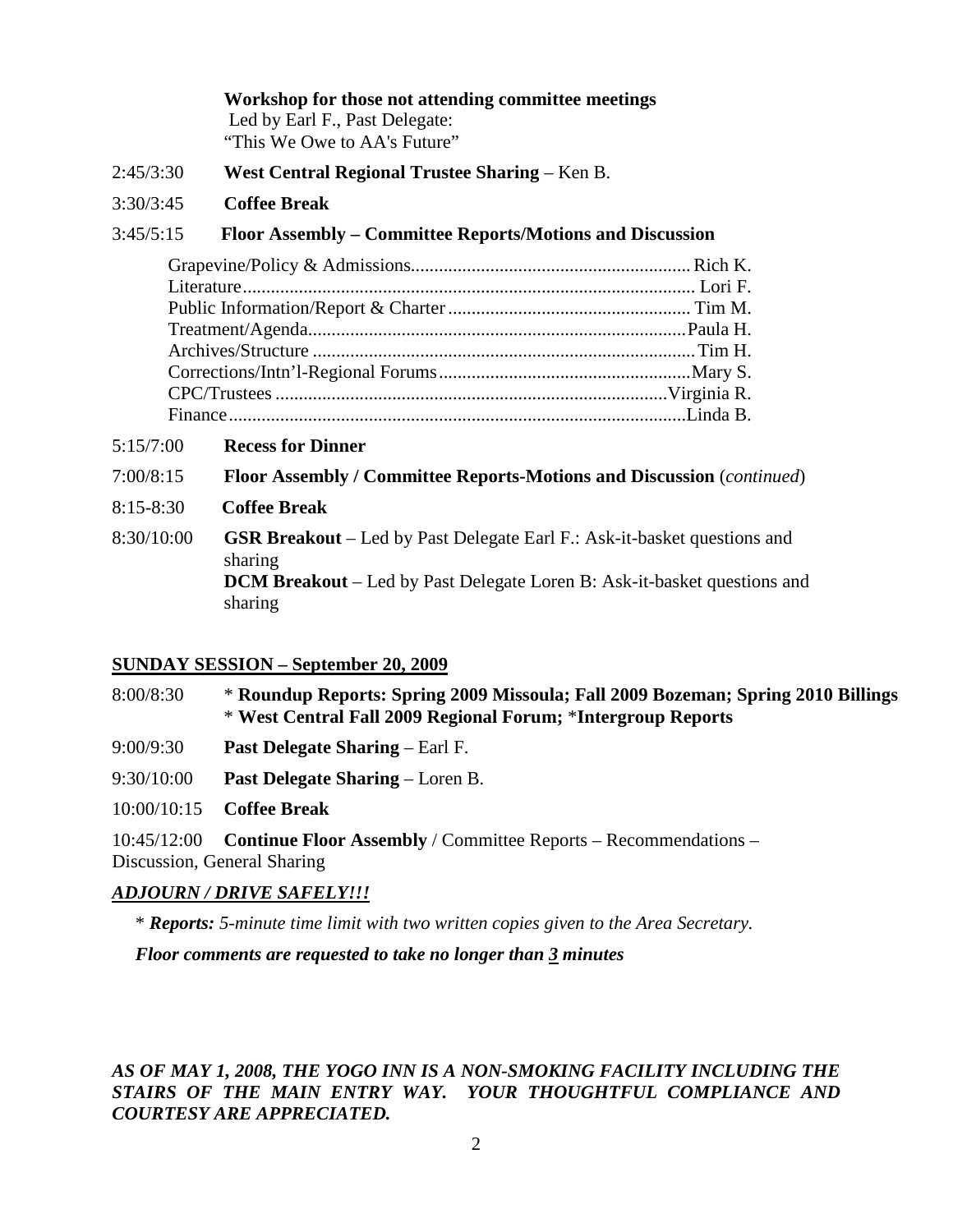The following is a list of agenda items and the Area Committees they have been assigned to for review. All items originate in Area 40 (including the items about review of what the General Service Conference did this last spring, which is our chance to look at whether we want to respond to any GSC action or inaction).

The Committee Chairs and DCMs were sent a list of agenda items with, in most instances, corresponding background information by July 15. This information is then passed on to other members of those committees and to GSRs in the districts and other interested members of our Fellowship for research, review and discussion, in turn providing for a well-informed *conscience/decision.* If your Group has any comments, questions, and concerns or would like copies of any background information please contact the appropriate Area Committee Chair or your DCM. Your DCM has the names, phone numbers and addresses of the Area Committee (which also appear in the *Triangle*) or you can email them through the Area's website www.aamontana.org should you need them. (**NOTE:** the process by which items are submitted, dispersed, considered and brought to the Assembly is detailed in the *Area 40 Committee System*  **Policies & Procedures** manual which is available through your DCM and on the web site).

Review Concepts I, II, III, X, XII and Tradition 2 for a clearer understanding of the above process.

The following Committees/Committee agenda items are listed in order of presentation.

### **Grapevine/Policy & Admissions (GSC) – Rich K.**

#### *Grapevine*

A. Review the items on the 2009 GSC Agenda in Grapevine and the action or inaction upon each item.

### *Policy & Admissions (GSC)*

A. Review the items on the 2009 GSC Agenda in Policvy & Admission and the action or inaction upon each item.

#### **Literature – Lori F.**

A. Review the items on the 2009 GSC Agenda in Literature and the action or inaction upon each item.

### **Public Information/Report & Charter – Tim M.**

#### *Public Information*

A. Review the items on the 2009 GSC Agenda in PI and the action or inaction upon each item.

B. Discuss the status of the Area 40 Toll Free Hot Line.

#### *Report & Charter*

A. Review the items on the 2009 GSC Agenda in Report & Charter and the action or inaction upon each item.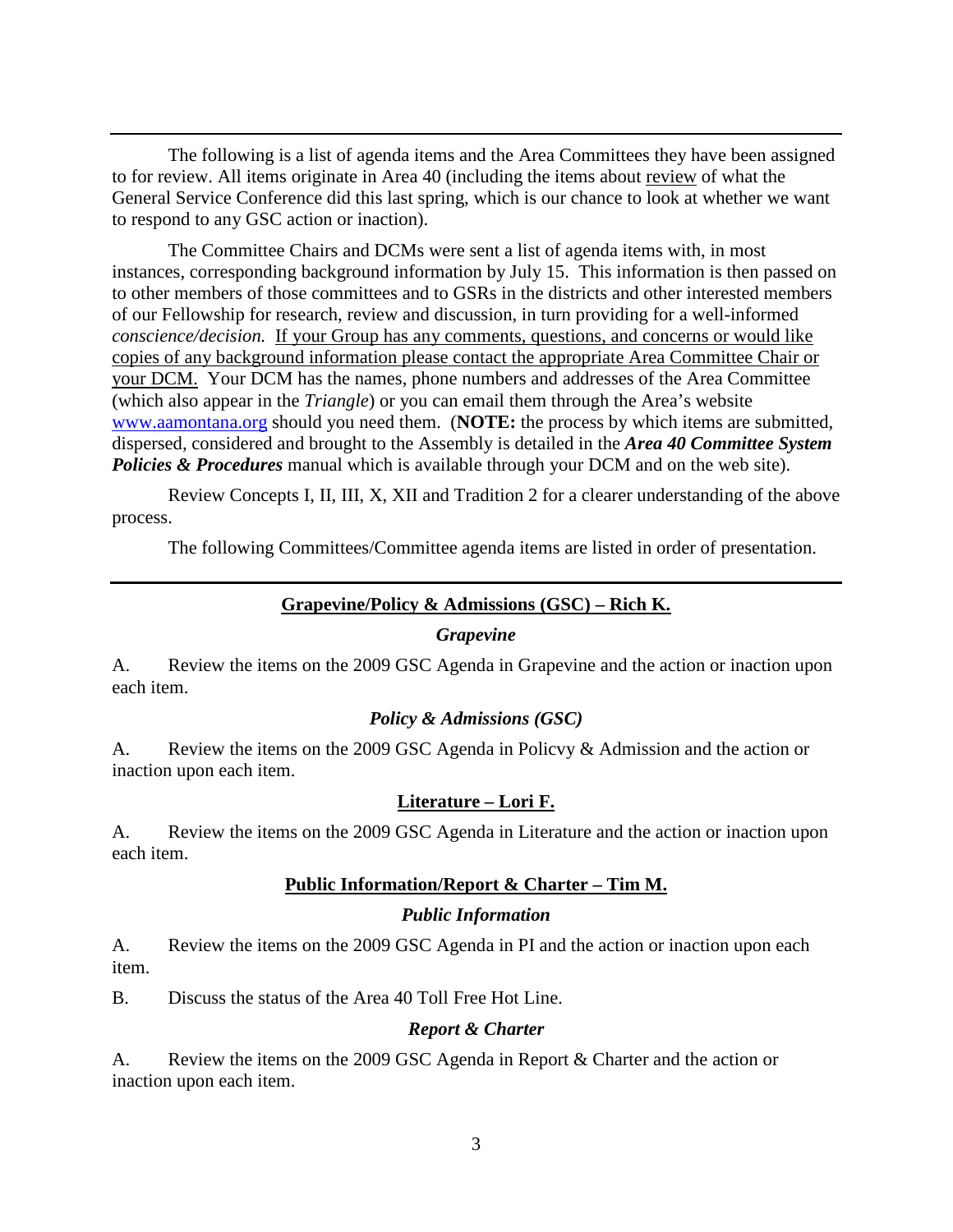# **Treatment/Agenda – Paula H.**

## *Treatment*

A. Review the items on the 2009 GSC Agenda in Treatment and the action or inaction upon each item.

## *Agenda*

A. Consider implementation of a standardized format for submission of Agenda Items to Area 40, including the following header items, to facilitate intent, benefits, funding, background, and reasoning for proposed change: "(1) Describe Your Proposal; (2) List the Primary Benefits to the Area; (3) Estimate of funding required; (4) Additional Background; (4) How did the Proposed Change come to be; (5) Why should the change be made; (6) Final Comment."

B. Review the items on the 2009 GSC Agenda in Agenda and the action or inaction upon each item.

# **Archives/Area 40 Structure & Policy – Tim H.**

## *Archives*

A. Consider budgeting \$1000.00 per year to the Archives Committee, for defraying reasonable and proper expenses of the Archivist for travel and display of Area Archives at AA Functions (including group/district/regional events) within Area 40, limited to three (3) activities per year on a first come first serve basis by requesting group/district on a rotating basis.

B. Review the items on the 2009 GSC Agenda in Archives and the action or inaction upon each item.

# *Area 40 Structure & Policy*

A. Consider modifying the Area 40 election procedure to require that all nominations for Area Standing Committee Chairs and for the Triangle Editor be made by the District Committee Members (or the alternate in the absence of that DCM), with each district making not more than one nomination for a particular position.

B. Consider changing Paragraph G10.12 of the Area Policy and Procedures Manual to read "The Triangle Editor must be computer literate with knowledge of word processing software. If necessary, Area 40 will provide the Editor with a computer, printer, scanner and all software necessary to produce the Triangle."

C. Consider changing the last sentence in paragraph G 11.4 of the Area Policy and Procedures Manual to read "The Secretary must be computer literate with knowledge of word processing software."

D. Consider adding a guideline to the Area Secretary at G 11 of the Area Policy and Procedures Manual to read "The Secretary will serve as the Area Registrar and be responsible for updating GSO's database, Fellowship New Vision (FNV). As Registrar, the Secretary will update group, district and Area information and work closely with each DCM to assure the Area groups are receiving correspondence from the General Service Office."

E. Consider adding a guideline to the Area Chair at G 13 of the Area Policy and Procedures Manual to read "Shall work throughout the rotation with the Area Standing Committee Chairs and the Triangle Editor regarding succession planning for the next rotation and with the Chairs and Editor will seek out persons interested and knowledgeable to stand for election in the next rotation.